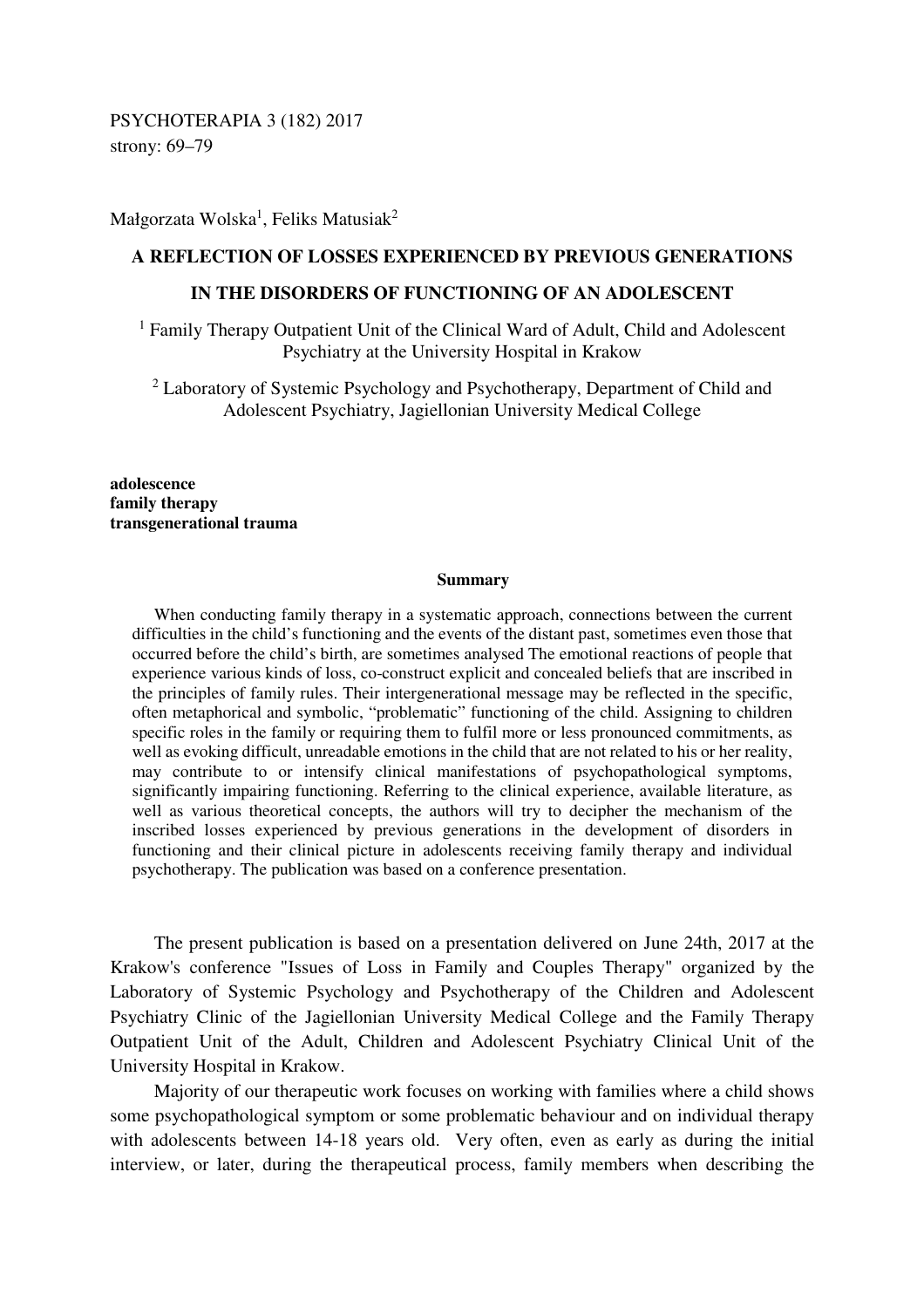context in which symptoms occurred refer to different kind of losses. Usually these losses are not very distant in time and accessible to an external observer, e.g. loss of a friend, boyfriend, death of someone close, loss of work by one of the parents. Sometimes, in the patient's family stories, descriptions and mentioning of some distant past losses surface; losses that are not directly experienced by the child with symptoms, losses that have become family legends or those that are not allowed to be mentioned. The latter have drawn our attention. Families usually do not connect those stories to the occurrence of some specific symptoms in a child. From our clinical experience it seems that even if the losses experienced by previous generations do not constitute a significant factor in the development of functioning disorders in the second or third generation, they do however impact relations, expectations, commitments, assuming and fulfilment of certain family roles, as well as the type of observed symptoms. Finding out the true significance of these losses for the occurrence of a particular type of disorder or dysfunction often requires an in-depth work, e.g. thorough analysis of family history within the frame or working with a genogram.

While researching the issue of significance of losses for the functioning disorders occurring in the second or third generation, the authors focused their attention on beliefs of the adult family members which are either explicitly transmitted to children and grandchildren (through warnings, norms, expectations or obligations) or conveyed in a concealed form (through customs, behaviours, traditions, secrets or specific emotional reactions - often unclear or surprising - as well as through delegating children and grandchildren to fulfil a particular role or take up specific actions).

Loss triggers specific reactions depending on what value the lost object (property, work, house, car, social position etc.) had to a given individual or - if it was a person - who they were, what was the relationship between them. Dealing with different emotions prompted by the loss (e.g. fear, regret, anger, guilt, hurt, jealousy) is much easier if one attempts to rationally approach and analyse this situation. One starts to create explanations and conclusions which, with time, can solidify into more general beliefs on people, the world, relations and reality. Some of them, presented by people who experienced loss, at times turn into family truths, life mottos, or proverbs: "when someone is born, someone else must die", "the departed makes room for a new family member", "you win some, you lose some", "it never rains but it pours", "the stronger you bond with someone, the sooner you will lose them". These and other beliefs may be transmitted to next generations as general truths about life and relations. They are strongly tinted by different emotions that may otherwise be difficult to express. This messaging often occurs on two levels: explicit and concealed. Ivan Boszormenyi-Nagy pointed out that the attitudes may stand in conflict with the hidden expectations [1]. For example, we may pass down to our children the story of how "in our family no one has ever come into a great wealth, and even if some has acquired something, soon they lost it". This story on its explicit level may be treated as a warning against trying to acquire wealth but on its concealed level, we may experience it as a yearning of a family for its lost riches. Loyalty to family, as described by Ivan Boszormenyi-Nagy, which remains on a concealed level pushes a family member to fulfil hidden expectations of their parents and grandparents. The balance between obligations and fulfilment of obligations constitutes the justice of the human world and being grateful to parents protects a child from a damaging feeling of guilt [1].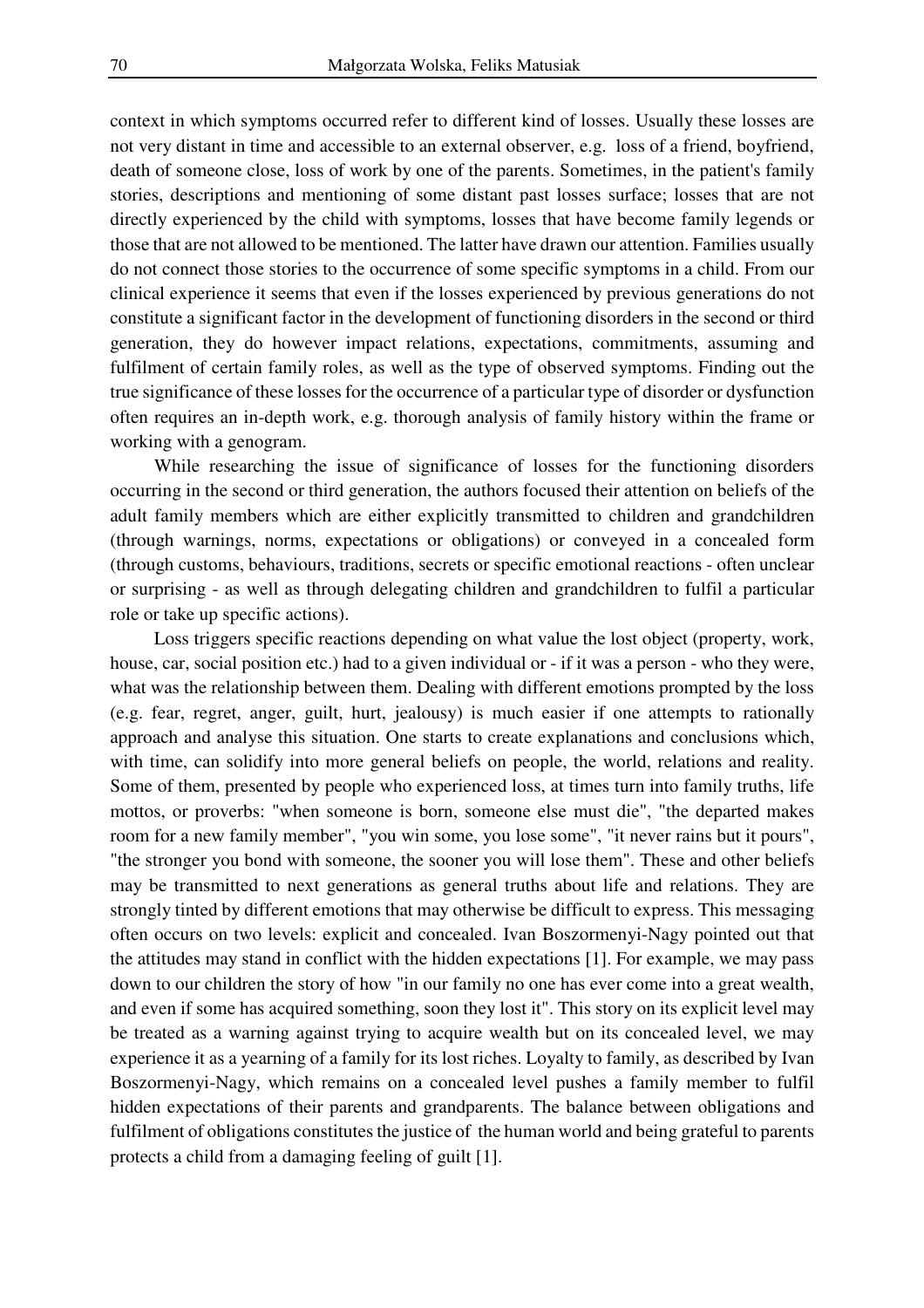Following Stierlin's distinctions between "binding" and "expelling" families [2], it may be observed that experienced losses will trigger slightly different reactions in each of those groups. "Binding" families in a situation of loss may reinforce and strengthen tendencies to protect, care, being close even to the point of invading personal boundaries of family members. "Expelling" families in a similar situation will use denial, isolation, belittling a problem. However, in both groups, the most basic reaction to a loss is fear which each family member will deal with in their own way. The greater trauma the loss will inflict on family members, the stronger their fear will be. The subject of trauma of war losses - researched and described for example in the literature on Holocaust - was often forbidden to mention. In the stories by the second generation Holocaust survivors, they often mentioned compelling secrets of identity. Hidden stories of Jewish heritage and Shoah gradually revealed, often distorted, contributed to the disruption of intergenerational continuity [3]. An important and interesting review of research projects on this subject can be found in the publication by Rutkowski and Dembińska from 2016 [4].

Fear and anxiety spreads easily from person to person. The closer the relationships, the easier it is to get "infected". Anxious children often have anxious parents and anxious grandparents [5]. The immediate reaction to a traumatic, damaging experience is anxiety and a tendency to avoid people and situation that are the source of distress and pain. Next, anxiety may spread over other people and situations similar to those that had caused trauma. Simultaneously, beliefs concerning people, situations and mutual relations start to form. These beliefs based on anxiety start to expand and create a specific perception of the world (the world is hostile, surprising, unpredictable; people are cruel, treacherous, etc.) that is passed down to younger generations in stories, attitudes or behaviours which create a model to follow.

### **War traumas**

15 years old Marek presented intensive anxiety symptoms which precluded him from going to school, having normal contact with peers, performing daily tasks. Information collected about the family enabled placing Marek's symptoms in the context of his grandfather's war experience and concluding that what this boy was experiencing was actually an inherited anxiety over disaster and destruction. During the war, the grandfather was only a child. From that time he remembered bombings, collapsing houses, demolition of the townhouse where he lived with his family during the Warsaw Uprising; he experienced the loss of the closest people. The grandfather as an adult was afraid of loud noises; his children had to behave quietly to not disturb and set him off. Sudden noise triggered panic attacks which were quickly followed by anger outbursts. Marek's mother, raised in the atmosphere of constant tension and sense of danger, was afraid of "everything": that something bad can happen, that people can harm her and her family; she was afraid for her son, that the world would hurt him because "he is so sensitive as our whole family is". Marek was afraid that he would get sick with some mysterious, terrifying illness and die; he was afraid that people on a tram may hurt him or would want to talk to him, he was afraid that his peers would laugh at him, he was afraid to go to school, take a trip or go to a store, etc. His mother's anxiety only intensified Marek's fears; Marek's anxiety reinforced and intensified his mother's protective and maternal behaviours while he was still haunted by his grandfather's anxiety and horror from times when the grandfather was a small child in a city bombed by the Germans.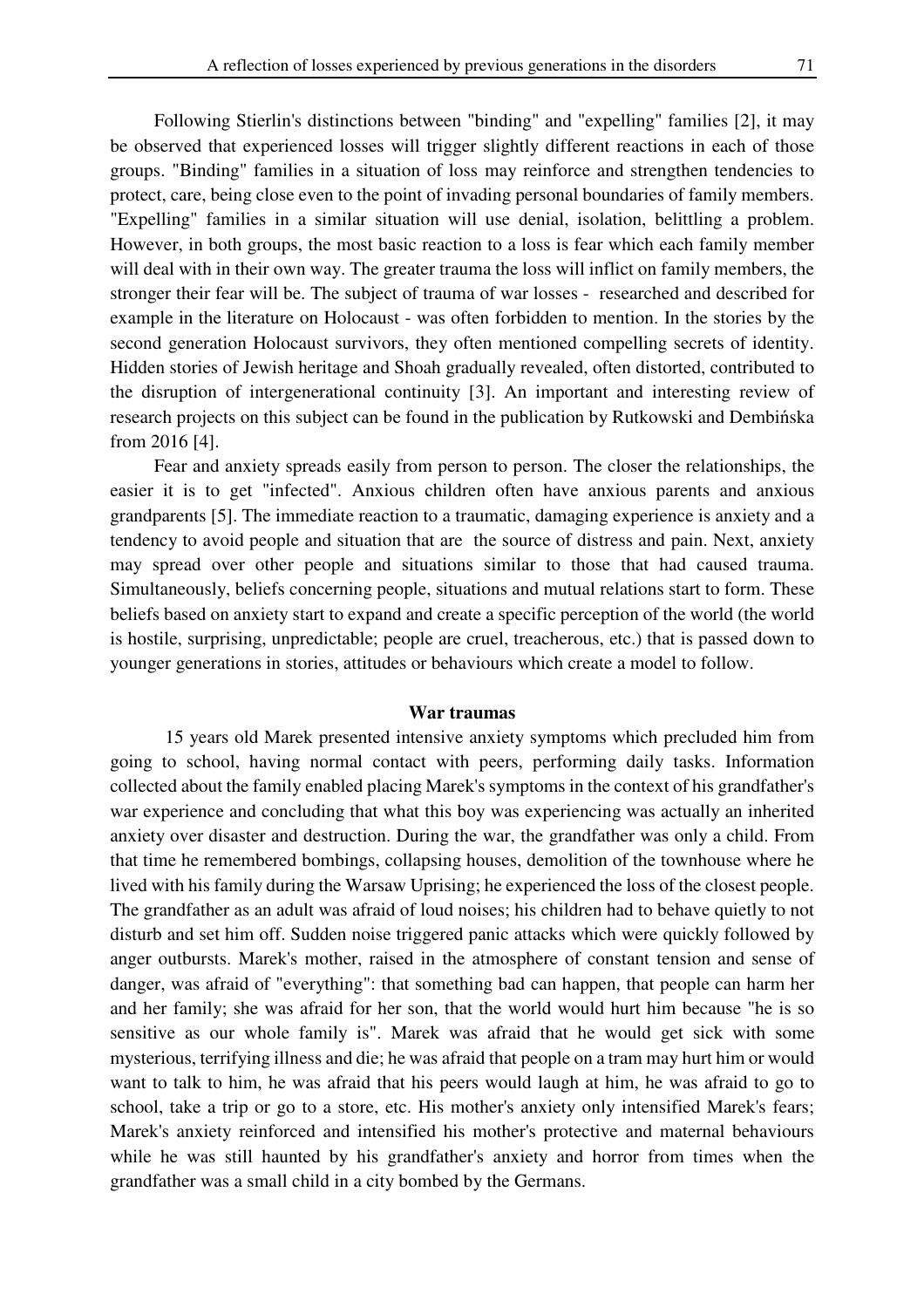The relationships between experiences of loss in previous generation and psychopathology, described in the present article, have been presented in the field's literature referencing different theoretical approaches. In 2015 in the Psychoanalytic Dialogues, the American analyst, Michael Feldman, presented a treatment history of his patient, Aaron [6]. Feldman wrote:

Aaron was a 20-year old man, an artist with Jewish heritage who sought treatment in relation to his compulsive, nearly continuous travelling, restless work, persistent insomnia. During their first meeting, he tried to convince the analyst that he did not need to eat or sleep and that he did not need to have a home. He lived within a strict regimen of work, diet and exercise. Very often he booked plane tickets and travelled; he did not seek shelter on the ground. He said that he could find peace of mind only when he was on a plane, going from one place to another.

Even though the analysis was conducted partially via phone and online messaging applications due to Aaron's numerous travels, as it progressed, the history of Aaron's family kept filling up with stories and meanings .

At the beginning, the therapist learnt that Aaron's father was born in 1941 in Tunisia which was then part of the Vichy France. Aaron knew that his farther together with his parents moved to Israel shortly after the war and then again to the US in the early 60s. Aaron partially denied experiencing himself as a Jew. He emphasized that in Tunisia, even after the invasion of German forces in 1942, Jews were not persecuted or at least not to the same extent as in Europe; he did not perceive himself as a victim of war.

One of the turning points in this history was the moment when Aaron was stopped at the airport by the Israeli immigrant service and was informed that to the best of their knowledge he was an Israeli citizen. That trigger an immense fear of being held up and subsequently forced into the army. It turned out that Aaron's father had secretly made all of his children Israeli citizens. Their mother had a Jewish name - Rachel - but he hid the fact that she was a protestant. Endowing identity to Aaron was done through a lie (his father was a Jew but Judaism is passed down through the mother) and was kept secret for years.

Aaron's father was born in 1941. In 1942, German army entered Tunisia. For about 6 months until the capitulation, this region was targeted with intensive night air-raids. The subsequent move from Tunisia to Israel included a transitional stay in a refugee transit camp in the vicinity of Marseille. Feldman interpreted and connected the man's symptoms with the history of his father's traumas by referencing the theoretical conceptualizations described, among others, by the analyst Haydee Faimberg who in her book *The Telescoping of Generations* combines symptoms occurring at present with the experiences of parents in the past through unconscious identification of a patient with their significant ancestors who had experienced massive trauma [6]. Nicolas Abraham described another interesting approach in his concept of a phantom which is a crack, a gap in the knowledge and description created as a result of a trauma and transmitted to next generations [6].

The analyst connected Aaron's insomnia with night air-raids over Tunis and his compulsory travelling and moments of peace experienced only during flights with his family's road to freedom. Panic fear of being held up and Aaron's dreams about being crowded and confined with naked bodies bound by cables in a hangar - were linked with the transitional detention of his father and grandparents in the refugee camp.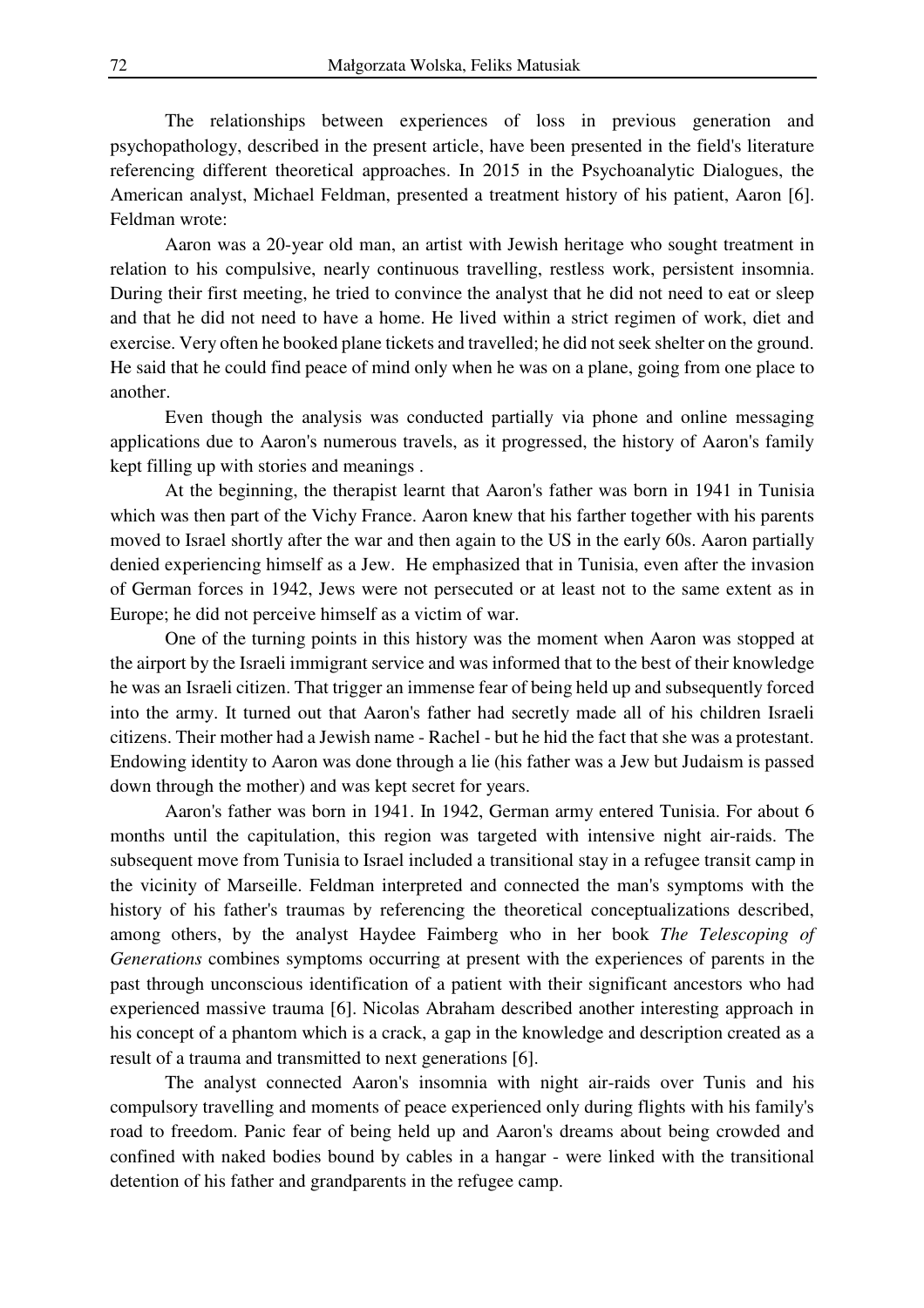Interestingly, the very same article also presents the story of the analyst, who during Aaron's analysis discovers and fills in the gaps in his own family of origin. He learns about his grandparents escape from Poland during the first world war and the secret of how they had temporarily placed his father in an orphanage. Unspoken global and individual traumas both in the stories of the analyst and his patient seem to have a lot in common and the author himself in the article highlights the significance of the discovery of his own unspoken history for the discovery of the patient's story [6].

### **Delegations and missions**

Helm Stierlin [7], using his concept of family delegations, describes a particular situation where a child is given a mission to substitute for a late relative. On the explicit level, the child receives signals confirming that the parents treat them as an individual with own needs, interests and likes. However, on the concealed level, parents expect the child to behave in the same way as the lost relative, who that child might not even have known. Parents (or one of them) may tell the child stories about the deceased member of the family: their lives, choices they made, behaviours or dreams. By doing this with strong emotional overtones, they indirectly convey the information that this person was important to them and that he or she held a special position within the family. The child starts to want to be like that late person and parents may try to find similarities between the two. Often times, an even more secretive scenario may appear: there is no talk about the dead person, often the child does not know that such a person existed; however, parents strengthen and reinforce these behaviours of the child that the most resemble the late person or they direct the expectations that were held for the dead person towards the child. The dream of the parent who lost someone very close is to have that person back and in the process of delegation it does happen: the child assumes the role of the late person and simultaneously gets trapped in a "family ghetto" as Stierlin describes it [7]. The process of individuation/ separation of a child is halted and their ability to enter into new relationships and maintain those is hampered.

Binding forces are strong mostly in those families who in a traumatic way experienced separation (e.g. because of a sudden death of a family member) and have not yet coped with the loss. Very often such families get anxious over everything that could lead to another separation. According to Stierlin, anorexia can be understood as an answer to a family's fear of separation and simultaneously as an expression of incomplete mourning [7]. Balancing on the edge of life and death can be an expression of loyalty for the deceased, a declaration of unspoken sorrow and mourning or a desire to protect the nearest and dearest from having to confront feeling of grief and to sacrifice oneself on behalf of the whole family by carrying the whole burden of bereavement on one's shoulder. While working with different families where daughters were diagnosed with anorexia, during the review of the context of when the symptoms appeared, very often we encountered stories of a loss of close family members. Some of them were old stories of the past and were only somewhat '"recalled" in the thoughts, experiences and conversations in situations of another loss (e.g. when the oldest son moves to a far away city to study, death of mother's father years after the late lamented loss of her oldest daughter) which triggered anorexic symptoms. We often had an impression that a family that collects different upsetting and difficult feelings does not have enough space for another negative emotion and anorexia becomes a vent that helps the family to organize these emotions in a safer way (as if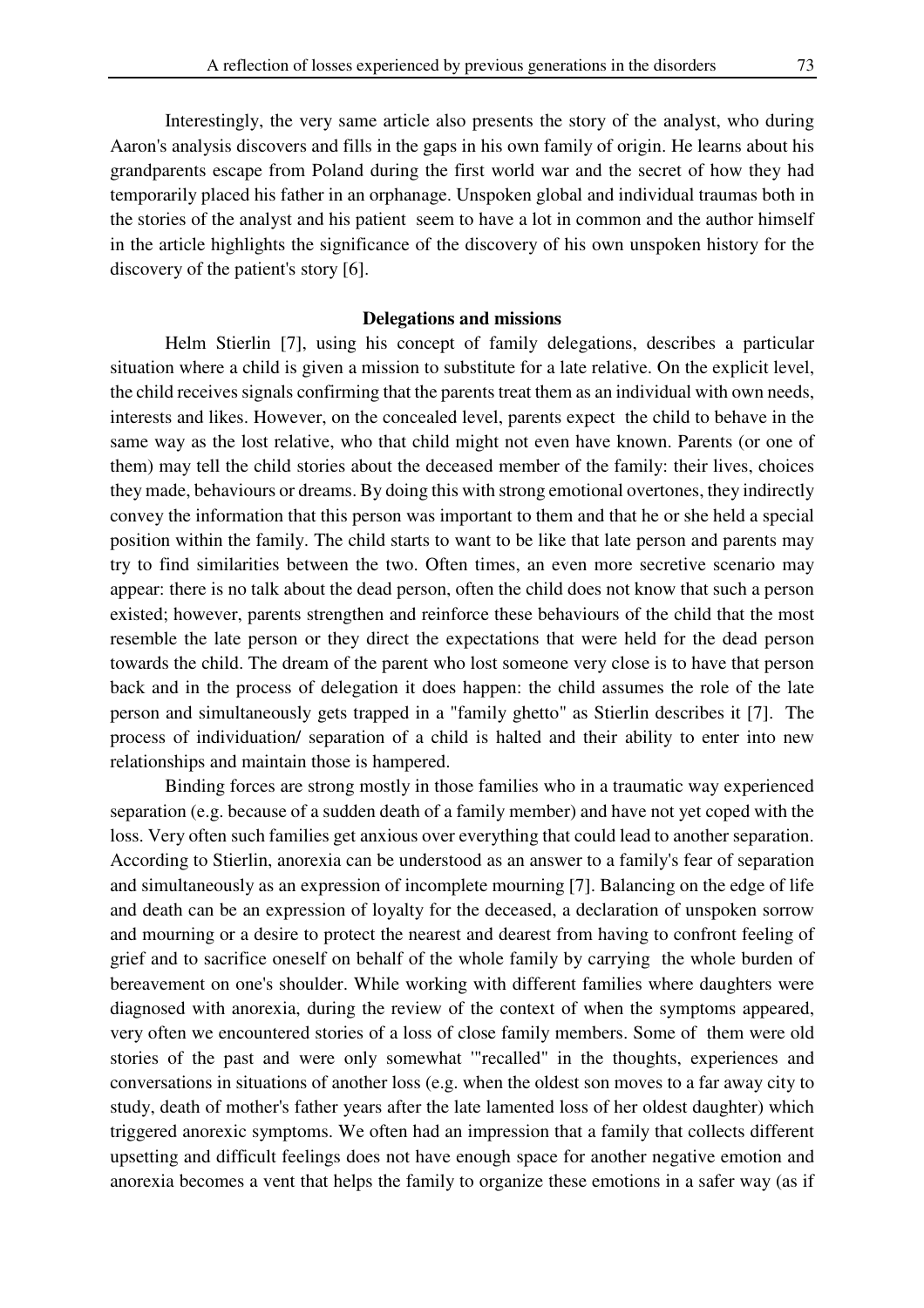despair and anger over anorexia were safer to express than grief and anger over the loss of a close person; at the same time both feelings remain close to each other because they are connected by the fear of death).

### **Mourning as a substitute**

A teenage girl was diagnosed with anorexia shortly after the death of her maternal grandmother who had been living alone and had been ill for many years. The mother used to send her daughter (who was later diagnosed with anorexia) to the grandmother's to help out with shopping, cleaning, cooking. She said that she realized that this might have been difficult for her daughter but she felt that her mother would feel more comfortable accepting help from her granddaughter because both adult women were very conflicted (the mother always felt that her mother loved and cared more for her brother rather than her). After the death of the grandmother, the girl was the one who expressed her grief most openly and strongly. She started to go to the cemetery daily to visit the grandmother's grave and pray on her knees there. The girl's father with tears in his eyes was telling the story of how he was picking his daughter up from the cemetery and how he was terrified to see her getting thinner and thinner. The whole family was moved by how the girl expressed her grief but was too afraid to talk with her about this for fear of making the situation worse. The girl's mother separated emotionally from her during that period. During the therapy she said that she was angry with her daughter because of her evident manifestation of grief after the loss of a person who wasn't as good as the girl would think because she had hurt the mother by rejecting her. Change in the family relationships was only possible once in the process of open discussions about the grandmother and feelings of the family members towards her, the mother very emotionally admitted that she appreciated that the girl could love so strongly and that she regretted that her mother had not been able to express her love. She also said that she misses her mother and that now she recalls the various good moments they had had and although her mother wasn't too caring towards her, she now understands her and forgives her because she was able to show love to her granddaughter who now can return that feeling. Since that moment, the girl started to go to the cemetery together with her mother and gradually visited the grave less and less often, leaving her mother space to figure out and organize her emotions related to the grandmother and her loss. The girl started to take greater care of herself and eating more healthy.

People often tend to give greater value to what has been lost rather to what is still here and available. The same may go for those who have passed away and those still alive, e.g. emotional closeness between a parent and a dead child may be concurrent with emotional abandoning of a living child or with actions aimed to get the living child to somewhat "substitute" for the one who passed away. The book by Joanna Szulkowska *The Trapped Childhood. Notes from Psychotherapy* [8], where she describes her difficult relations with her mother, who as a 6-year-old girl had lost her own mother, is a good example of the significance of parent's orphanage for the relations with own children. Szulkowska writes:

"I had this feeling that my mother's orphanage is my burden, that it takes something away from me. At times it seems to me that I know what it was all about. About childhood. My mother had some buried grievance against me and felt jealous or even angry with me because of my childhood. Because her own childhood was so brutally taken away from her and she felt like a cripple. But she had never admitted that publicly. The orphan child inside her, Regi,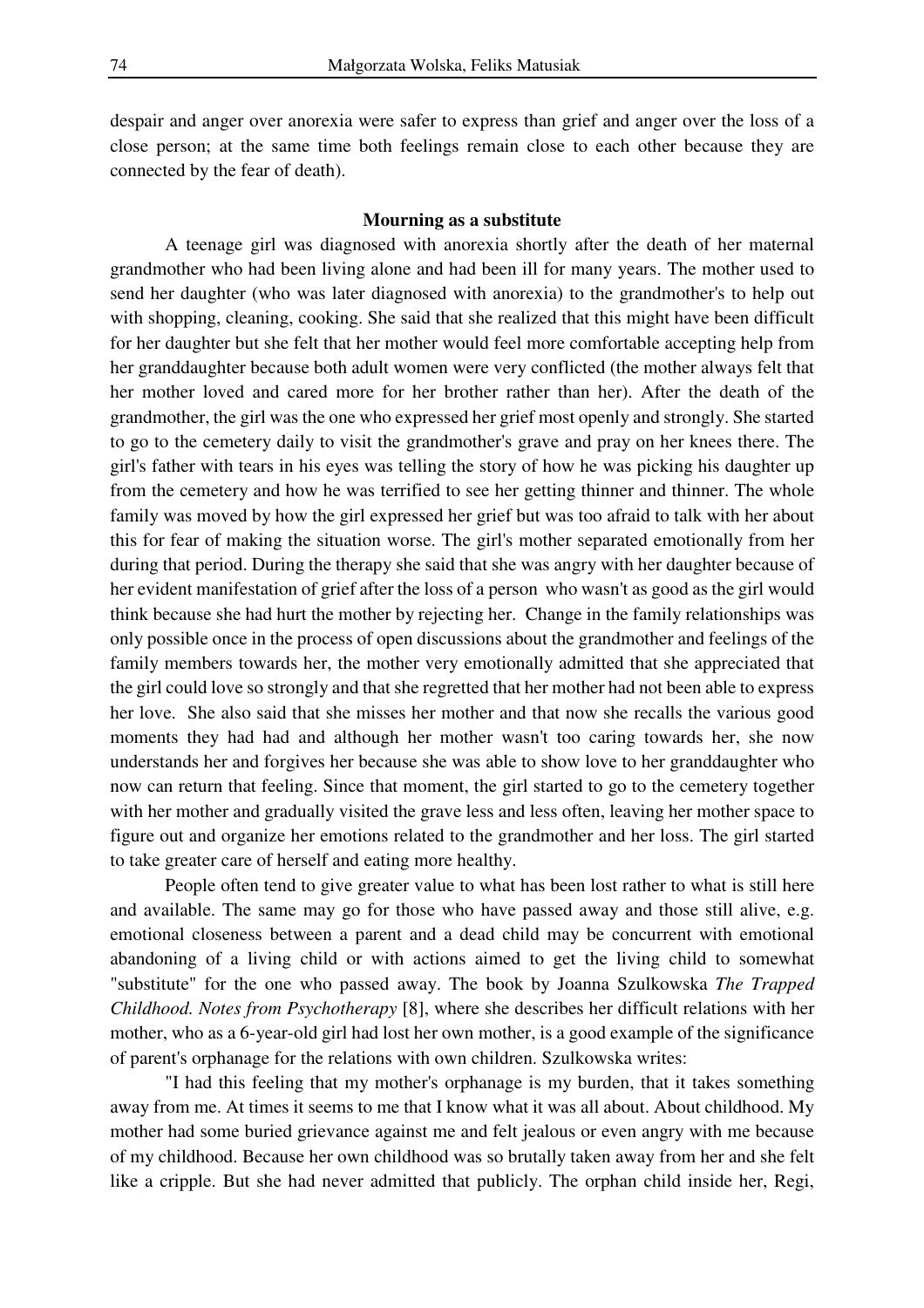would have never allowed this because Regi did not like, and maybe even hated, everything that seemed helpless, vulnerable, and weak in my mother. That is why she did all she could so that none of us, children, would have noticed these "deficiencies" in our mother" [8, p.78].

The mother followed "the right of an orphan" and used it to remind her daughter when she was behaving badly that mothers can be lost and that ungrateful and misbehaving children slowly send their mothers to an early grave. These words angered the author because her offences were never big but the words caused anxiety over orphanage [8].

### **Loss of the childhood land**

An interesting example of the significance of loss, and especially the loss of feeling of being settled and belonging, can be found in the book by the psychoanalyst and child psychiatrist, Bertrand Cramer, *The Secrets of Women. From Mother to Daughter* [9], where he describes the story of Graziella and Sofia. Cramer writes:

"We all are exiles. It rarely happens that a young person lives in the same place they were born and raised. People more and more often move to new locations, even to far away countries. If we move somewhere far away, the more we miss our home, some particular spot from our garden, familiar smells, colours of our lost childhood that slowly fade away. We are exiles from the childhood land. [...] When a baby is born, the memories resurface and colours become brighter" [9, p.66].

Cramer tells a story of Graziella - a young woman who missed her home Sicily. She lived in Switzerland which she described as a gloomy country with empty streets. When she gave birth to a baby girl, she started dreaming about moving to Sicily, to be close to her mother. Together with her husband, Ingmar, whose family lived in Sweden, they were seeking help for their 9 months old daughter who was having problems with sleeping and was waking up during the night. Both parents were exhausted and helpless. The problem occurred for the first time when Ingmar left to Sweden and Graziella stayed alone with Sofia in "gloomy" Switzerland. Graziella could not wait for vacations when she would take her daughter to Sicily. She said: "Sofia longs for human contact [...] here she gets bored because we hardly see anyone [...] we had a good life before." Cramer compares this "before" with "here and now". He writes: "This buried world holds everything that we have ever wanted and lack of which brings us down [...] It is impossible to explain the nature of the current conflicts between a mother and her child without finding their counterparts in the bygone past" [9, p.68]. Graziella described her land of "magical childhood" where she was surrounded by people and where she never felt lonely and she juxtaposed this country with the place she currently lived - with its empty landscapes, quiet streets, distance between people, children starting their education at age 4, lack of joy. It reminded her of death. She took the absence of the nearest and dearest as an irretrievable loss which she connected with the fear of death. She transferred that fear onto her daughter. Cramer explains that for Graziella, sleeping became a place of exile and death. She was anxious about Sofia's sleeping and unconsciously perpetuated her insomnia, trying to hold onto a day. "To quench her fear of loss, Graziella "livened up" her daughter's nights with numerous interactions which she justified with Sofia's crying and waking up" [9, p.73]. While working with Graziella, Cramer discovered it was the lack of a warm-hearted bond with her mother that actually lied at the source of her anxieties. It turned out that Graziella's mother was depressive, cried very often, talked about her suffering, lack of help, feeling of being overwhelmed and lonely. Graziella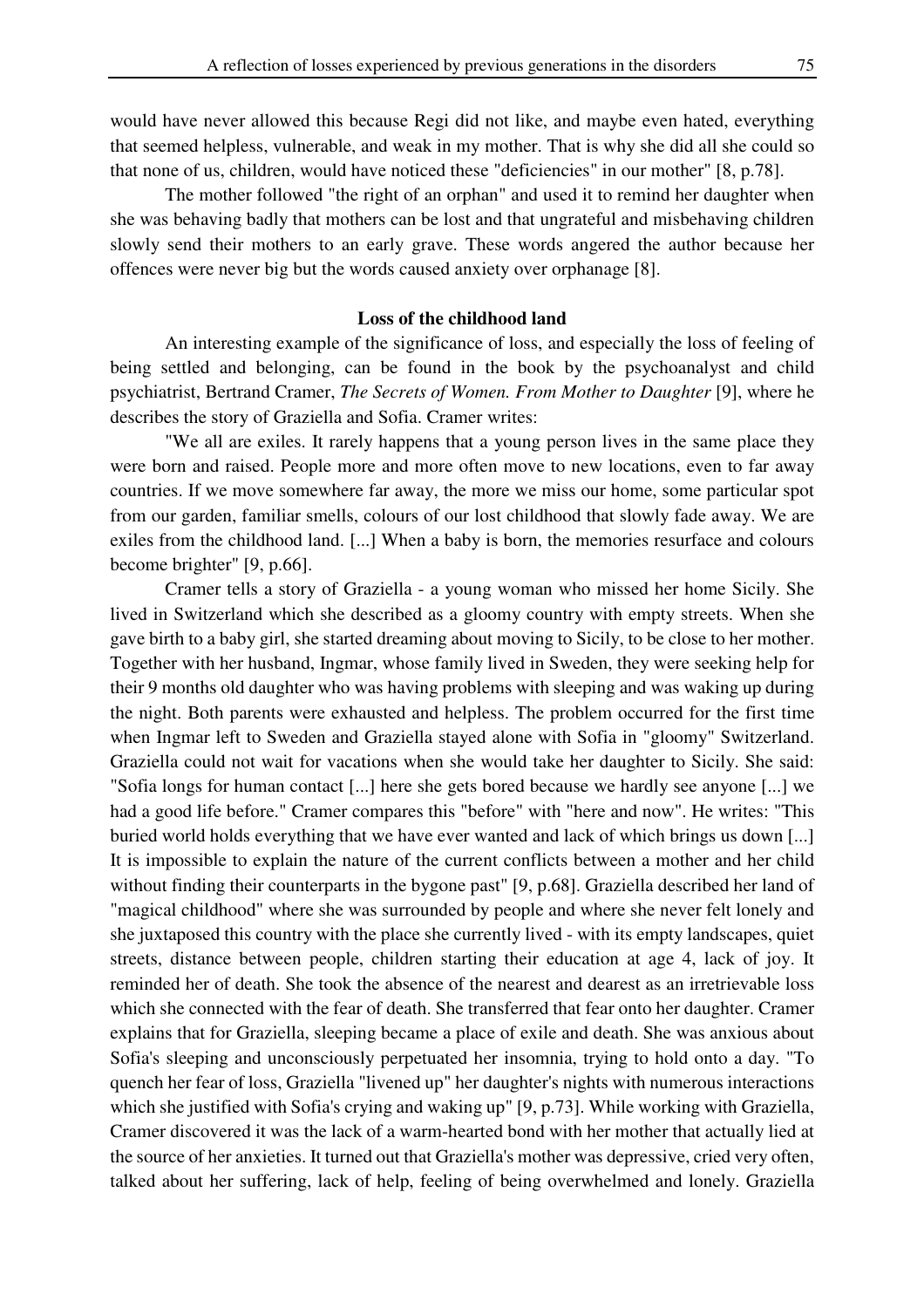experienced similar feelings when her husband had to leave to visit his family and she was left alone with Sofia in the foreign, cold country while her daughter had problems sleeping and did " not want to leave her side". Graziella missed the idealized "childhood paradise" that she forever lost when she decided to move away/escape from her close ones whose absence she acutely experienced in situations where she needed to take responsibility for her daughter on her own. She wanted to be close to her mother in the hope of finally receiving her support and her daughter basking in the warmth and interactions with other people.

In the course of therapy, Graziella decided to hire someone to help out with the baby and she found a middle-aged woman from southern Italy. It is easy to guess that soon afterwards, Sofia's problems with waking up during the night stopped and firm recovery was observed after Graziella's and Sofia's vacations in Sicily. Graziella when recalling her vacation said that in Sicily she had slept like a baby. Cramer wrote: "she was finally able to fall asleep in the arms of her mother and from that moment she could also protect Sofia's sleep" [9, p.81].

#### **Child as a substitute**

By referencing examples from their own clinical practice, the authors of the present article think it is worth, in the context of the subject matter, to mention the process of an individual therapy of a 15-year-old boy, Romek, who was treated in connection with his anxiety problems. The boy was afraid to leave the house, was withdrawn from his peers, had difficulties in attending school. He himself voiced his anxieties over bugs, spiders and snails. His parents complained about his periodical outbursts of anger and irritability. There were obsessive elements in his way of thinking.

The boy was curious of the world, had numerous, though slightly unusual interests. He read a lot of history books, was interested in the medieval times, knights and their culture, he wasn't shy about sharing his patriotic beliefs and his code of honour. Being a Pole was an important element of his burgeoning identity. He was, just like the rest of his family, religious. He was also interested in biology and behaviours of his, as he described them, "most hated enemies" - snails. He knew their habits, he knew where and when they could appear and he used that knowledge when planning his outings. Together with his family he also was in family therapy since his older brother started to show similar symptoms.

Before Romek was born, the family experienced an important loss. Older brother of the boy (second to be born) died just one day after his birth. Romek said that he knew that his mother had been very sad then and had gone through a depression. He was next to be born almost like a substitute. The family often visited the grave of the dead brother - Romek recalled that with time he developed an aversion to these outings. In the course of therapy he started to remember that during the walk to the cemetery and back some questions started to appear in his head: "Who am I? Who he would have been if he were still alive? Is my life good enough? Would he have used his life better than me? What would have happened if both of us were alive? Would I have been born at all, if he had not died?"

The exacerbation of anxiety symptoms excluded the boy from many activities including visiting his brother's grave in vicinity of which there always was a lot of snails. It may be said that the anxiety symptoms protected the boy from very difficult confrontations with deep existential doubts and musings which during adolescence resonate even stronger. There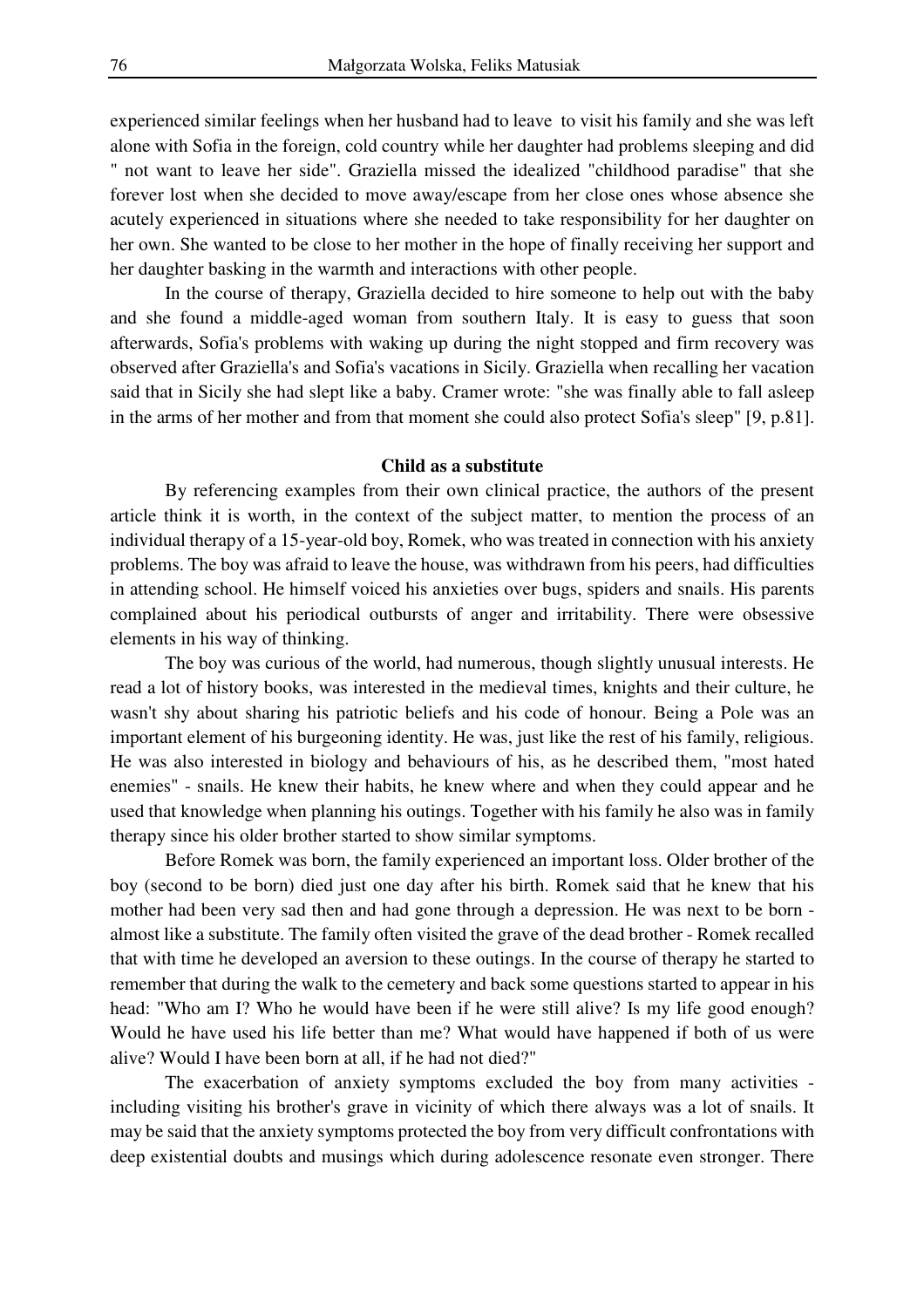was not a spoken message about the dead brother, after all he died after just one day; however, very powerful and significant family behaviours and rituals remained.

However at times, messages and contents do exist but for many different reasons family members decide to not share those and keep them secret.

#### **Silence and family secrets**

Peter Rober, a Belgian family therapist, has come up with an interesting conceptualization about unsaid and unspoken family secrets. In his articles he describes the silence related to denial and repression as a result of a post-traumatic stress and also emphasizes the significance of breaking the silence through giving meanings and words to traumatic experiences [10].

He describes and defines family secrets as information that is intentionally kept hidden by family members from those whom this information concerns [11]. Referencing the works of another family therapist, Evan Imber-Black, he highlights the significance of family secrets and their impact on intra-family communication, where those secrets, understood as systemic phenomena, shape family relations and co-create family environment in which coalitions and obstacles to those relations arise [12]. Interestingly, the author, apart from the toxic nature of such secrets, also describes their potential benefits, e.g. usefulness of teenage secrets in the process of separation from parents. Other authors, such as Eastmond and Selimovic [13], mention silence as a potentially pragmatic strategy used by coexisting societies bound by the history of a common armed conflict [after: 10]. The experience of traumatic loss by a family is usually the beginning of an intra-family process of building and creating - with all available at a given moment information - their story of the loss. It is a process of giving a meaning to what has happened. It is a story of struggle, sadness, grief, despair, and anger. Sometimes not all important people are invited to the story. Some are excluded from the story, some exclude themselves. With time, information from the external sources (in the case of accidents: police reports, autopsy reports, last will dispositions, etc.) may change. At times, the truth is intentionally obscured and buried. Some family members know about what is unsaid, some not - they may suspect but they do not know - and they remain in the state of uncertainty, understatements and unbearable anxiety. Occasionally, gaps in the history are patched and filled with other stories. Some secrets may be known to other people, often from outside of the family [14, 15]. Often it happens that the process of creating a story is halted, temporarily or permanently. When a family comes to a therapeutic session, those untold and unsaid fragments are supplemented with subtle hesitations in the voice, slight movements of a body or silence and then the topic changes [15]. The metaphor of the *family secrets* concept brings hope that revealing this secret and calling it will lessen the burden and wipe away uncertainty and anxiety.

Rober in his article describing a history of discovering a family secret identifies a process in which together with revealed facts, new questions arise - the history and the story in some sense occur within a process whose end seems to constantly elude the story's participants. However, creating a dialogic environment surrounding the secret in which questions may arise brings some relief [15].

As an implication for a therapeutic work, he proposes the concept of selective disclosure - a process in which family members negotiate what, when and how should be revealed and what not. Rober thinks it is important to create a dialogic environment where people listen to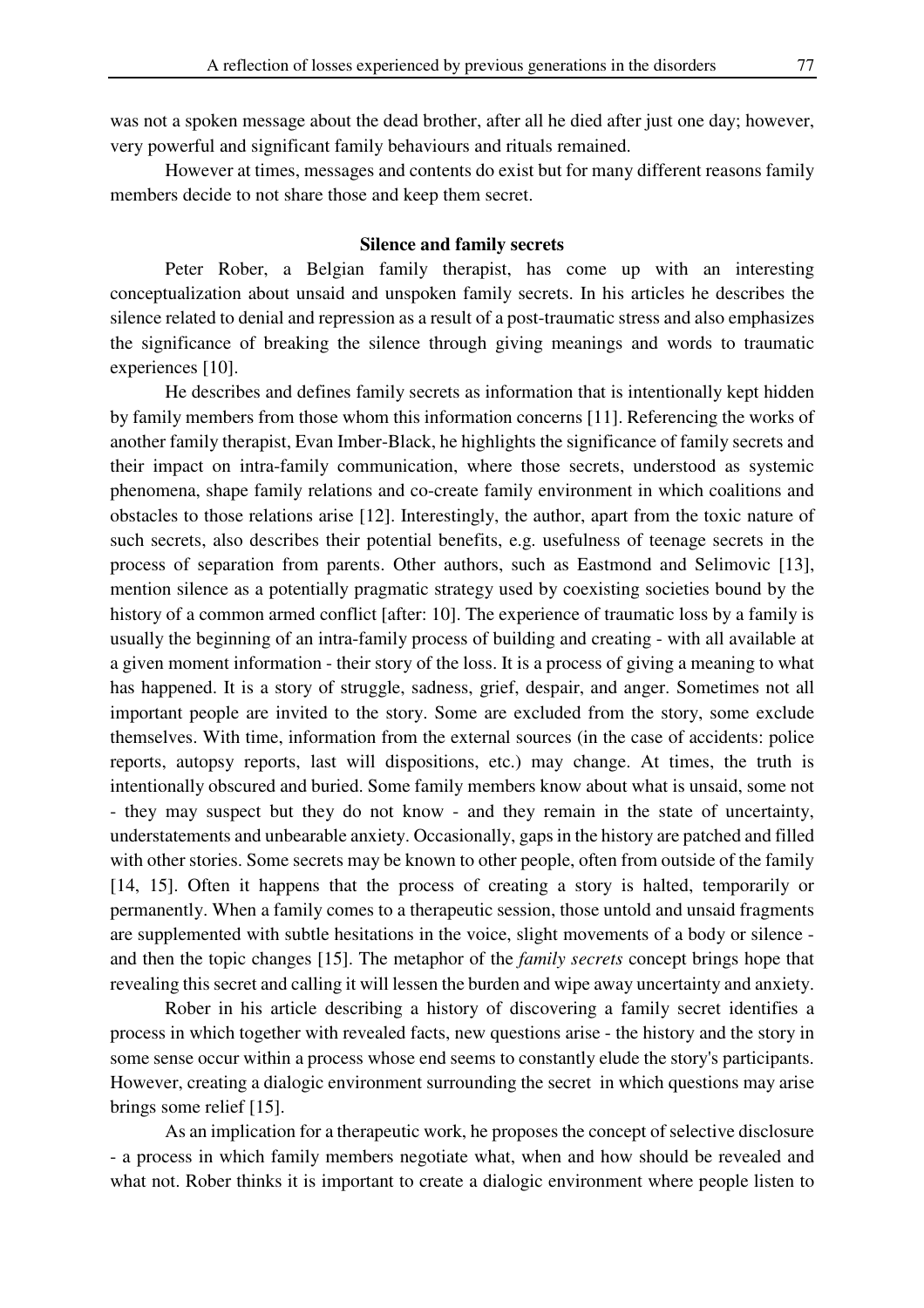what is said, accept that not everything can be told and are open to things that have not yet been revealed. Such an approach invites sympathy and empathy for those who struggle to find the stories they can live with [15, 16].

# **Summary**

Rober's approach lets us transition into the summary of our article. There is no person, no family that have not experience a drama of loss in their history. The range and scale of that loss may of course be very different and can impact just a fragment of life of an individual or a whole life of a family or change the reality for whole generations. However, each and every time a story is created around this loss, its message and power accompanies and impacts both its authors and its protagonists.

The conceptualizations and clinical experiences that we presented seem to point to a great significance of who has a deciding power over a story, who is its author, who co-authors it and who is excluded, what feelings and emotions it is filled with, whether it is still progressing or whether it has come to a halt, who is its confidant and who is it intended for. Story of a loss and related hidden emotions and beliefs may impact identity development of children and grandchildren, may shape their vision of the world or cause them to assume a particular role within a family or fulfil a specific "mission" connected with consequences of the loss. Feeling of being overwhelmed by family secrets or family delegations often results in various functioning disorders of a child. Including issues related to experiences of loss by previous generations in the course of therapy can help therapists pin down a particular significance of an adolescent's symptom/problem for functioning of a family system and as such can help a child patient restore their own identity or liberate themselves from damaging tasks and missions.

### **References**

- 1. Boszormenyi-Nagy I, Spark GM. Invisible loyalties. Reciprocity in intergenerational family therapy. Maryland: Medical Department. Harper & Row, Publishers, Inc. Hagerstown; 1973.
- 2. Stierlin H. Członek rodziny zagrożony schizofrenią. Hexagon Roche 1979; 6 (2): 1–9.
- 3. Orwid M, Domagalska-Kurdziel E, Pietruszewsk, K. Psychospołeczne następstwa Holocaustu w drugim pokoleniu ofiar Holocaustu ocalonych w Polsce. Psychiatr. Pol. 1994; 28(1): 113–129.
- 4. Rutkowski K, Dembińska E. Powojenne badania stresu pourazowego w Krakowie. Część II. Badania po 1989 roku. Psychiatr. Pol. 2016; 50(5): 945–958.
- 5. Namysłowska I. ed. Psychiatria dzieci i młodzieży. Warszawa: Wydawnictwo Lekarskie PZWL; 2012, p. 139.
- 6. Feldman MJ. Ghost stories: Transgenerational trauma and witnessing in analyst and analysand. Psychoanal. Dialogues 2015; 25(5): 600–613.
- 7. Weber G, Stierlin H. In Liebe entzweit. Ein systemischer Ansatz zum Verständnis und zur Behandlung der Magersuchtfamilie. Hamburg: Rohwolt Verlag, Rienbek in; 1991.
- 8. Szulkowska J. Uwięzione dzieciństwo. Zapiski z psychoterapii. Kraków: Wydawnictwo eSPe; 2005.
- 9. Cramer B. Tajemnice kobiet. Z matki na córkę. Warszawa: Wydawnictwo Nisza; 2008.
- 10. Rober P, Rosenblatt PC. Silence and memories of war: an autoethnographic exploration of family secrecy. Fam. Process 2017; 56(1): 250–261.
- 11. Berger R, Paul M. Family secrets and family functioning: The case of donor assistance. Fam. Process 2008; 47(4): 553–566.